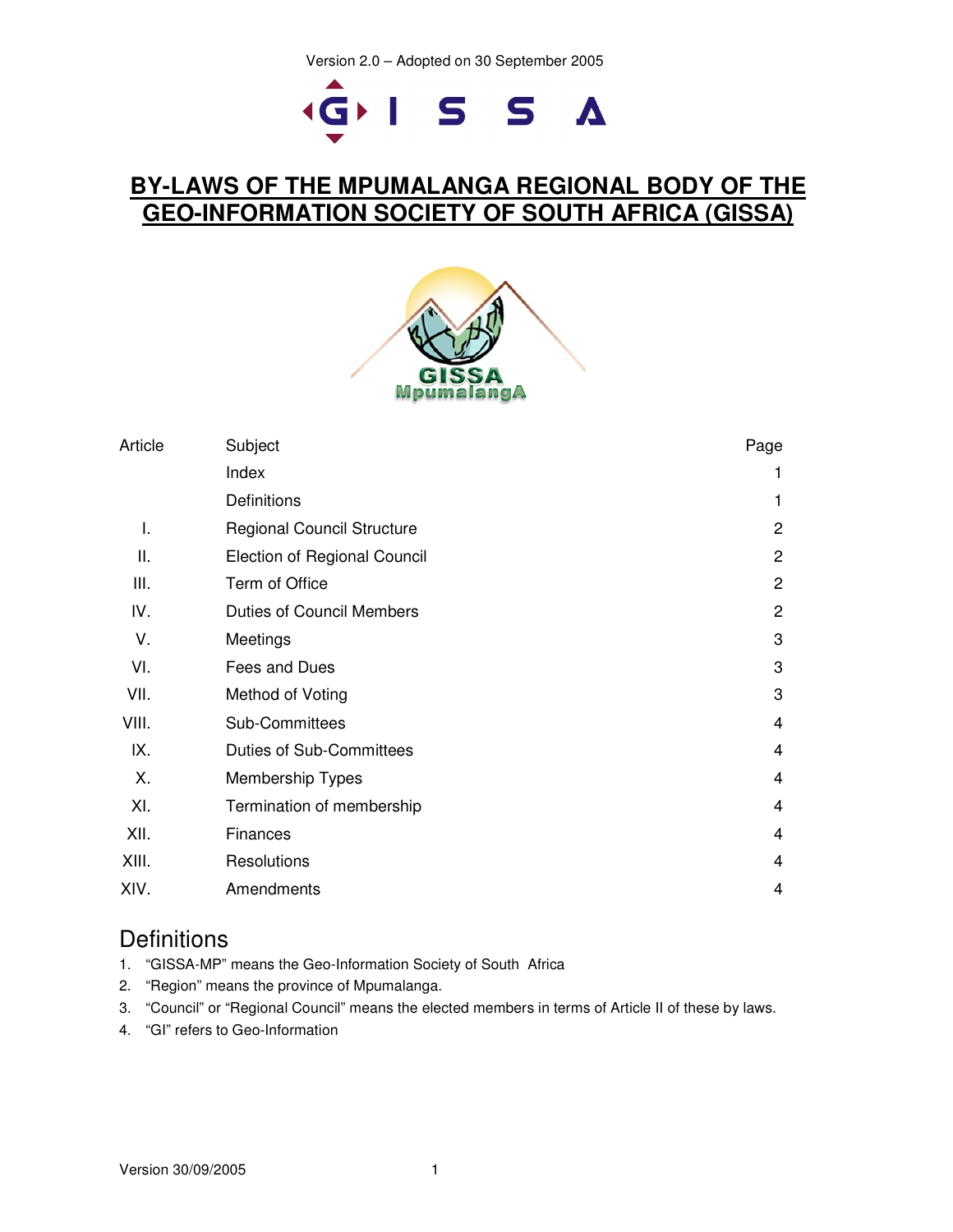#### **BYLAWS OF THE GISSA REGIONAL BODY OF MPUMALANGA**

#### **Article I Regional Council Structure**

The Council shall consist of 8 elected members fulfilling the portfolios of:

- o Chairperson
- o Secretary
- o Treasurer
- o Conference & Meetings
- o Marketing & Publications
- o Standards and Standards Governing Body (SGB)
- o Education
- o Data Catalogue

The council shall further consist of:

- o One representative from every registered Special Interest Group (SIG)
- o Members of a sub-committee

#### **Article II Election of Council**

**Section 1 —** At a regular meeting one month prior to the Annual General Meeting (AGM), the Secretary of the committee shall ask for nominations by members of the region for chairperson, secretary, treasurer, and Five (5) members of the council who will be elected to serve as leaders for the various portfolios of the regional Council as outlined in Article I. The nominations duly made shall be placed on a ballot in alphabetical order under each office and shall be voted for at the annual meeting. The candidates receiving a majority of the votes for each portfolio shall be declared elected as committee members. In the event of a tie a re-vote shall occur.

**Section 2** — A vacancy on the Council shall be filled by the action of co-opting a replacement by the remaining members of the Council.

**Section 3** – A co-opted member shall have voting rights

**Section 4** – No person may serve on the Council for more than four (4) consecutive years without at least a one (1) year break.

#### **Article III Term of Office**

**Section 1** - The above mentioned elected members will serve for two years. Prior to the AGM each year, at least 4, but not more than 5, of the members will stand down, but may offer themselves for re-election at the AGM.

**Section 2** – The remaining members of the council will be elected in the subsequent year to ensure staggering.

**Section 3 -** Council members who are unable to fulfil their obligations shall either resign or be removed from the council as deemed necessary by the Council.

**Section 4 –** A minimum of 60% of the elected members of the council must be residents of the province and all shall have direct interest in the province.

#### **Article IV Duties of Council Members**

**Section 1** — **Chairperson**. It shall be the duty of the chairperson to preside at meetings of the council and society and to perform such other duties as ordinarily pertains to the office of chairperson.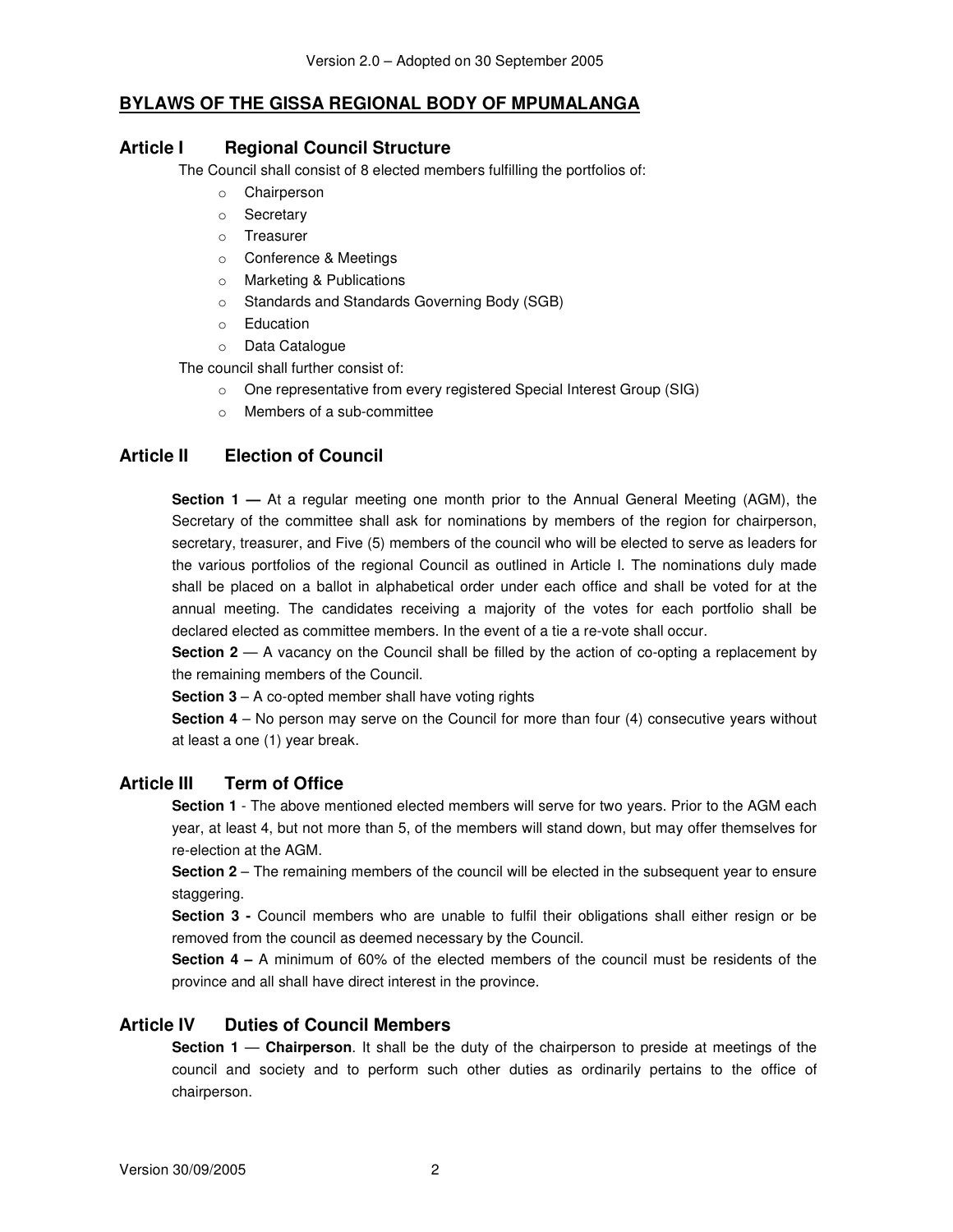**Section 2** — **Secretary**. It shall be the duty of the secretary to keep the records of membership, record the attendance at meetings, send out notices of meetings of the region, Council and subcommittees/special interest groups, and record the minutes of such meetings.

**Section 3** — **Treasurer**. It shall be the duty of the treasurer to have custody of all funds, financial accounting to the region annually and at any other time upon demand by the Council, and to perform such other duties as pertain to the office of treasurer. Upon retirement from office, the treasurer shall turn over to the incoming treasurer or to the chairperson all funds, and books of accounts. This position shall also keep the records of regional membership and launch specific programmes to ensure growth in the membership numbers.

**Section 4** – **Conference and Meetings**. It shall be the duty of the position organising the meetings and conferences to ensure that at least the number of General meetings as stated under Article V be held per annum. It will be the responsibility of this position to organise all matters relevant to these meetings like sponsorship, catering, presenters, venues etc.

**Section 5** – **Marketing and Communications**. It shall be the duty of the Marketing and publications position to produce the marketing material and coordinate all marketing activities of the region within Mpumalanga and nationally. To coordinate the production of the region's newsletter that shall be sent preceding the member's meeting and other media briefings/articles that the region may deem fit.

**Section 6** – **Standards and SGB**. To coordinate the regional activities regarding generation of data and metadata standards as well as coordinate the activities within the region in line with the national Standards Generation Body related to the Geo-spatial qualifications.

**Section 7** – **Education**. It shall be the duty of the Education position to promote the National societies goals regarding education n the province and coordinate the activities of the region with regards to promotion of GIS and geo-spatial awareness in schools, educational institutions and their stakeholders and the public.

**Section 8** – **Data Catalogue**. To coordinate the activities of the data cataloguing programme of the region and coordinate the regular updating and publishing of the provincial data catalogue.

#### **Article V Meetings**

**Section 1** — **Annual General Meeting**: An annual meeting of the regional body shall be held each year, at which time the election of the council to serve for the ensuing term shall take place.

**Section 2** — 10 % of the membership of the regional body shall constitute a quorum at the AGM and any other meetings.

**Section 3** — Regular meetings of the Council shall be held on an agreed date at least on a quarterly basis.

**Section 4** — Two-thirds of the regional Council members shall constitute a quorum.

#### **Article VI Fees and Dues**

The annual fee applicable shall be determined as stated in the GISSA Constitution (Article 4, Section 4.1).

#### **Article VII Method of Voting**

With the exception of election of the council, voting on all other business of the regional body shall normally be transacted by a show of hands unless the majority of the members attending the meeting request a ballot.